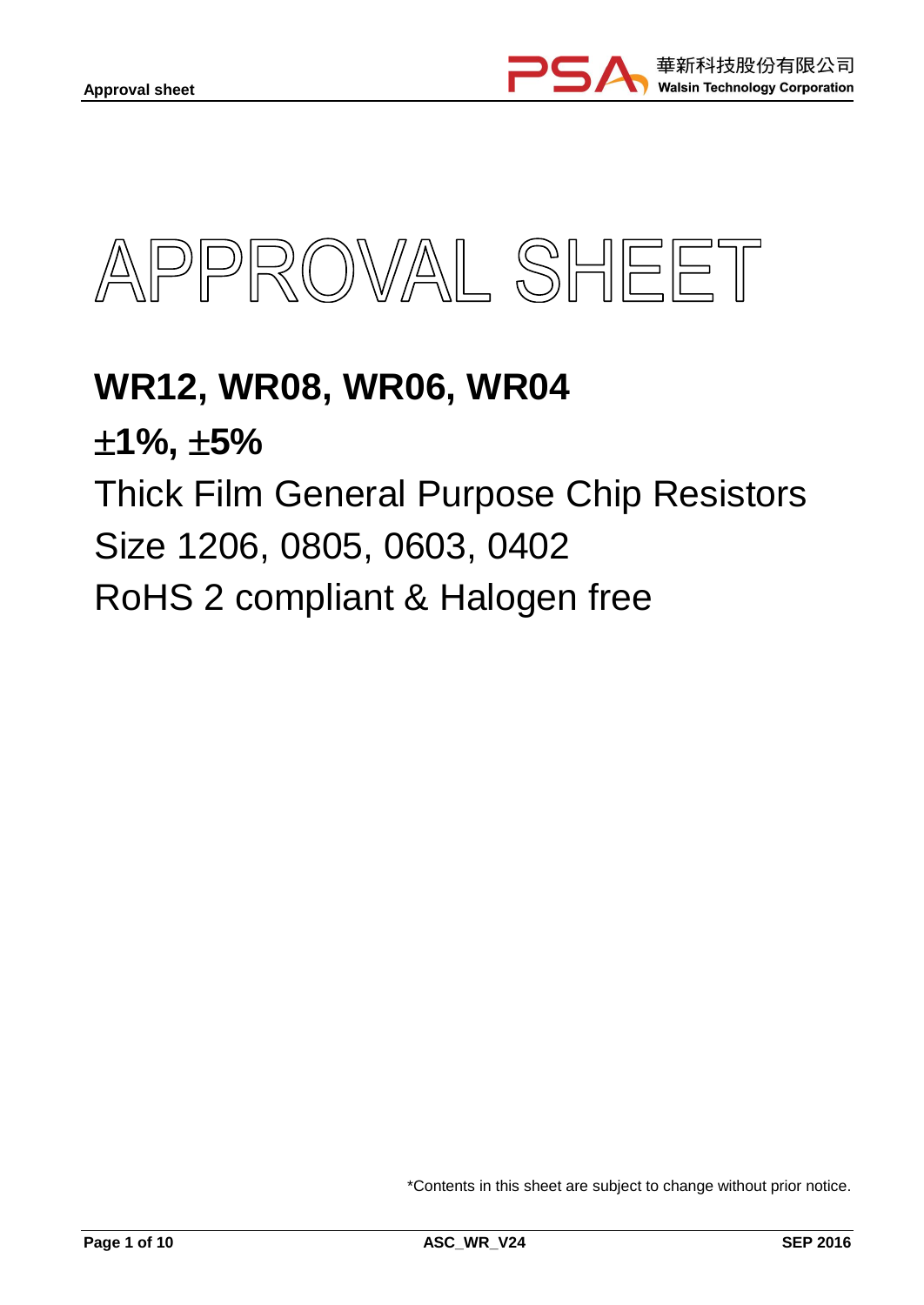

## **FEATURE**

- 1. High reliability and stability
- 2. Reduced size of final equipment
- 3. Lower assembly costs
- 4. Higher component and equipment reliability
- 5. RoHS 2 compliant and Halogen free products

# **APPLICATION**

- Consumer electrical equipment
- EDP, Computer application
- Telecom application

## **DESCRIPTION**

The resistors are constructed in a high grade ceramic body (aluminum oxide). Internal metal electrodes are added at each end and connected by a resistive paste that is applied to the top surface of the substrate. The composition of the paste is adjusted to give the approximate resistance required and the value is trimmed to within tolerance by laser cutting of this resistive layer.

The resistive layer is covered with a protective coat. Finally, the two external end terminations are added. For ease of soldering the outer layer of these end terminations is a Tin (lead free) alloy.



#### Fig 1. Construction of Chip-R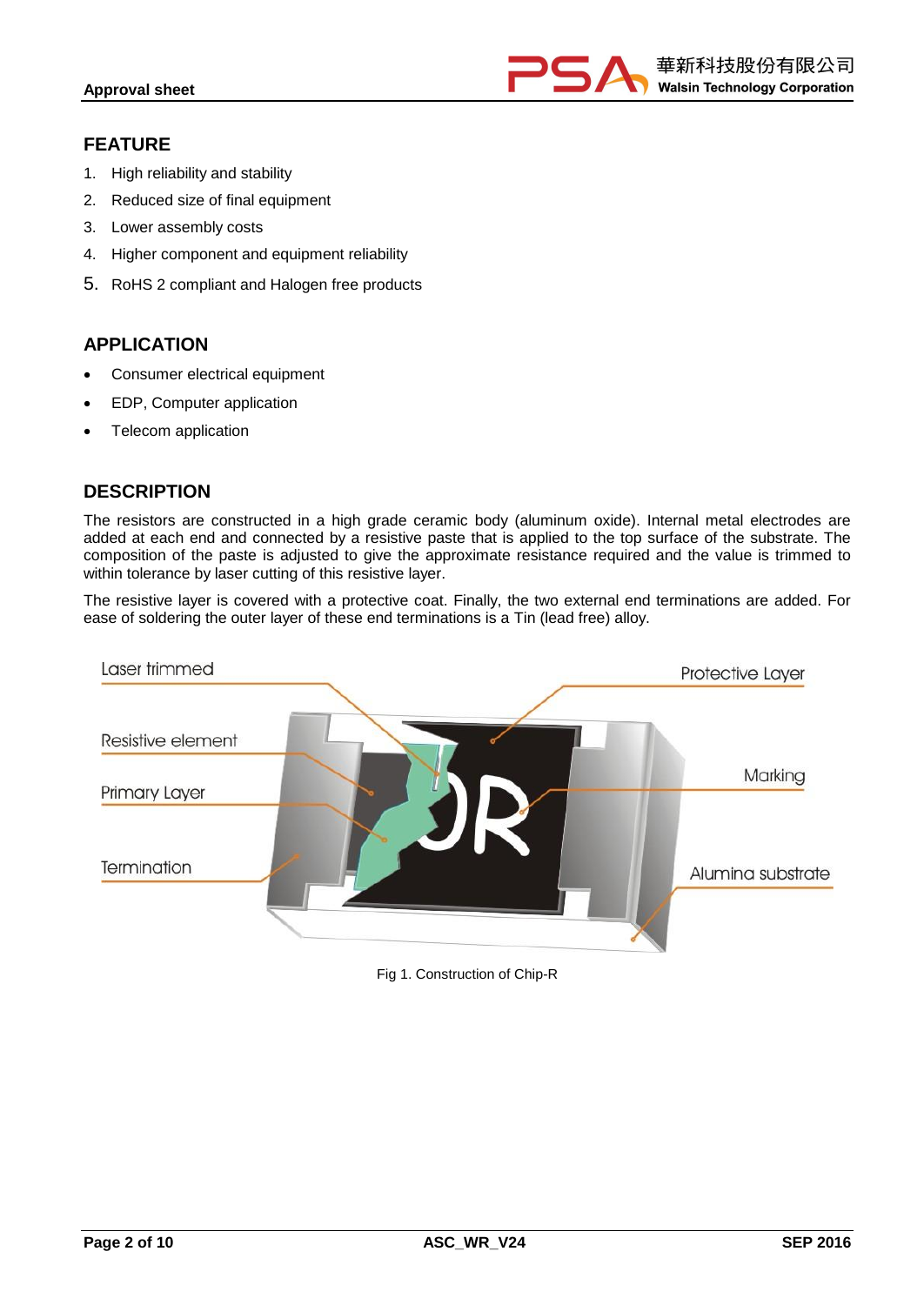# **QUICK REFERENCE DATA**

| <b>Item</b>                           |            | <b>General Specification</b>                      |         |            |                                                  |            |         |            |
|---------------------------------------|------------|---------------------------------------------------|---------|------------|--------------------------------------------------|------------|---------|------------|
| Series No.                            |            | <b>WR12</b><br><b>WR08</b><br><b>WR06</b><br>WR04 |         |            |                                                  |            |         |            |
| Size code                             | 1206(3216) |                                                   |         | 0805(2012) |                                                  | 0603(1608) |         | 0402(1005) |
| Resistance Range                      |            |                                                   |         |            | 1 $\Omega$ ~10M $\Omega$ (±5% tolerance), Jumper |            |         |            |
|                                       |            |                                                   |         |            | $1\Omega$ ~10M $\Omega$ (±1% tolerance),         |            |         |            |
| Resistance Tolerance                  | ±1%        | ±5%                                               | ±1%     | ±5%        | ±1%                                              | ±5%        | ±1%     | ±5%        |
|                                       | E96/E24    | E24                                               | E96/E24 | E24        | E96/E24                                          | E24        | E96/E24 | E24        |
| TCR ( $ppm$ / $\degree$ C)            |            |                                                   |         |            |                                                  |            |         |            |
| $10M\Omega \ge R > 10\Omega$          |            |                                                   |         |            | $\leq \pm 100$                                   |            |         |            |
| $R \le 10\Omega$                      |            |                                                   |         |            | $-200 - +400$                                    |            |         |            |
| Max. dissipation<br>$@T_{amb}=70°C$   | $1/4$ W    |                                                   |         | $1/8$ W    | $1/10$ W                                         |            |         | $1/16$ W   |
| Max. Operation<br>Voltage (DC or RMS) |            | 200V<br>150V<br><b>75V</b><br>50V                 |         |            |                                                  |            |         |            |
| Max. Overload<br>Voltage (DC or RMS)  |            | 400V<br>150V<br>100V<br>300V                      |         |            |                                                  |            |         |            |
| Climatic category                     |            |                                                   |         |            | 55/155/56                                        |            |         |            |

Note :

- 1. This is the maximum voltage that may be continuously supplied to the resistor element, see "IEC publication 60115-8"
- 2. Max. Operation Voltage : So called RCWV (Rated Continuous Working Voltage) is determined by

 $\mathsf{RCWV} = \sqrt{\mathsf{RatedPower}\times\mathsf{Resistance}}$  Valueor Max.  $\mathsf{RCWV}$  listed above, whichever is lower.

3. The resistance of Jumper is defined  $< 0.05 \Omega$ .

## **DIMENSIONS (unit : mm)**

|    | <b>WR12</b>     | <b>WR08</b>     | <b>WR06</b>     | <b>WR04</b>     |
|----|-----------------|-----------------|-----------------|-----------------|
| L  | $3.10 \pm 0.10$ | $2.00 \pm 0.10$ | $1.60 \pm 0.10$ | $1.00 \pm 0.05$ |
| W  | $1.60 \pm 0.10$ | $1.25 \pm 0.10$ | $0.80 \pm 0.10$ | $0.50 \pm 0.05$ |
| T. | $0.60 \pm 0.15$ | $0.50 \pm 0.15$ | $0.45 \pm 0.15$ | $0.35 \pm 0.05$ |
| Тb | $0.45 \pm 0.20$ | $0.40 \pm 0.20$ | $0.30 \pm 0.15$ | $0.25 \pm 0.10$ |
| Τt | $0.50 \pm 0.20$ | $0.40 \pm 0.20$ | $0.30 \pm 0.10$ | $0.20 \pm 0.10$ |

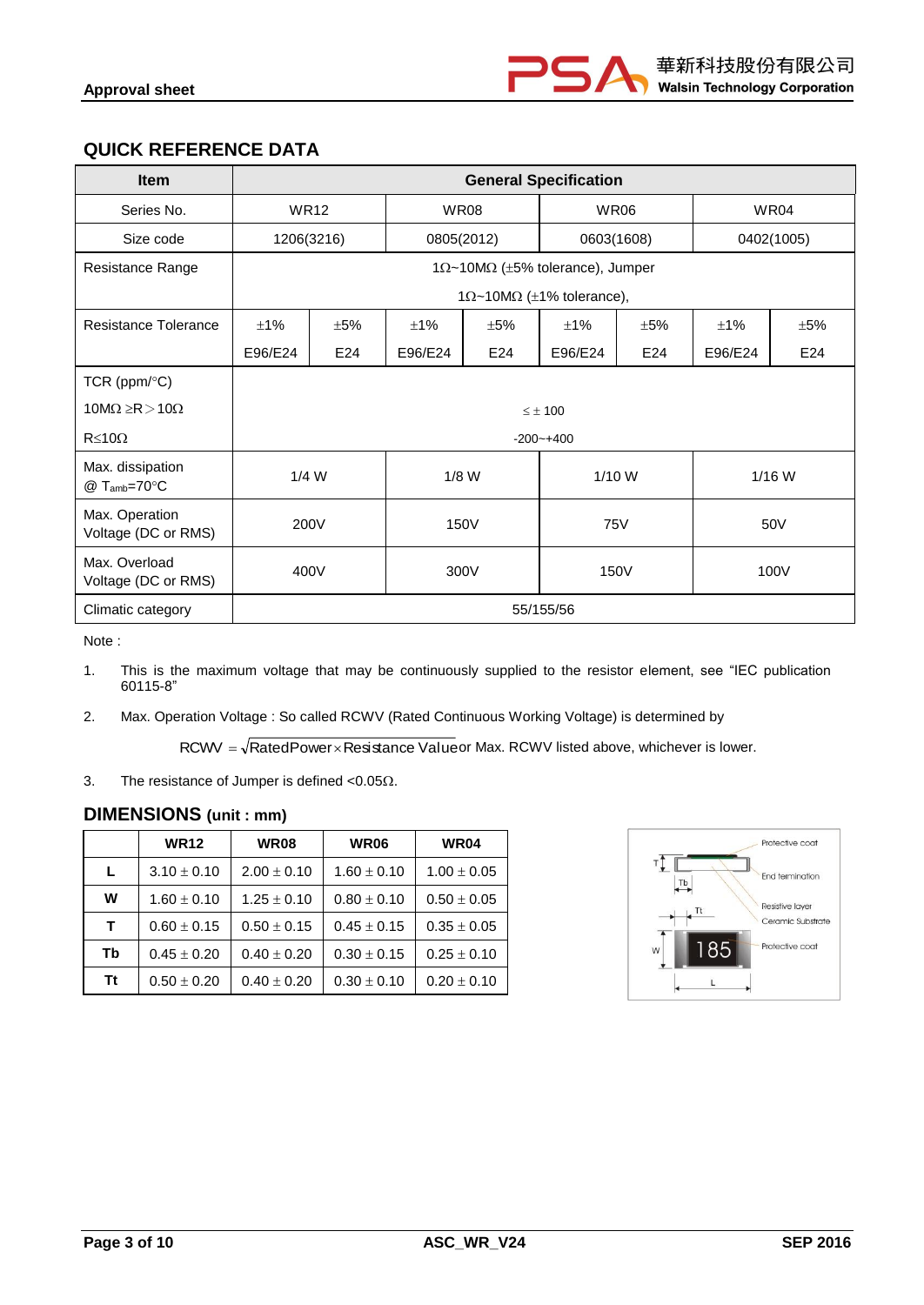## **MARKING**

| Size \ Nr. Of digit of code\tolerance | ±5%              | ±1%              |  |
|---------------------------------------|------------------|------------------|--|
| 1206 (3216)                           | 3-digits marking | 4-digits marking |  |
| 0805 (2012)                           | 3-digits marking | 4-digits marking |  |
| 0603 (1608)                           | 3-digits marking | 3-digits marking |  |
| 0402(1005)                            |                  | NO MARKING       |  |

#### **3-digits marking** ( $\pm 5\%$ : 1206 & 0805 & 0603)

Each resistor is marked with a three digits code on the protective coating to designate the nominal resistance value.

#### **3-digits marking** ( $\pm$ 1% : 0603)

|               | Nominal resistance |             |         |                                                                     | Description                                                   |             |         |    |                                                                                                         |             |         |             |         |             |         |
|---------------|--------------------|-------------|---------|---------------------------------------------------------------------|---------------------------------------------------------------|-------------|---------|----|---------------------------------------------------------------------------------------------------------|-------------|---------|-------------|---------|-------------|---------|
| 1.E-24 series |                    |             |         |                                                                     | As 0603 WR06X ±5%.                                            |             |         |    |                                                                                                         |             |         |             |         |             |         |
| 2.E-96 series |                    |             |         | value :                                                             |                                                               |             |         |    | The 1st two digit codes are referring to the CODE on the table, the 3rd code is the index of resistance |             |         |             |         |             |         |
|               |                    |             |         |                                                                     |                                                               |             |         |    | $Y=10^{-2}$ , $X=10^{-1}$ , $A=10^{0}$ , $B=10^{1}$ , $C=10^{2}$ , $D=10^{3}$ , $E=10^{4}$ , $F=10^{5}$ |             |         |             |         |             |         |
|               |                    |             |         |                                                                     |                                                               | EX :        |         |    | $17.8\Omega = 25X \cdot 178\Omega = 25A \cdot 1K78 = 25B$                                               |             |         |             |         |             |         |
|               |                    |             |         |                                                                     |                                                               |             |         |    | 17K8=25C, 178K=25D, 1M78=25E                                                                            |             |         |             |         |             |         |
| 3. Remark     |                    |             |         |                                                                     |                                                               |             |         |    | There is no marking for the items are not under E-24 and E-96 series                                    |             |         |             |         |             |         |
| <b>CODE</b>   | R_value            | <b>CODE</b> | R value |                                                                     | CODE R_Value                                                  | <b>CODE</b> | R_value |    | $CODE  R value $                                                                                        | <b>CODE</b> | R_value | <b>CODE</b> | R_value | <b>CODE</b> | R value |
| 01            | 100                | 13          | 133     | 25                                                                  | 178                                                           | 37          | 237     | 49 | 316                                                                                                     | 61          | 422     | 73          | 562     | 85          | 750     |
| 02            | 102                | 14          | 137     | 26                                                                  | 182                                                           | 38          | 243     | 50 | 324                                                                                                     | 62          | 432     | 74          | 576     | 86          | 768     |
| 03            | 105                | 15          | 140     | 27                                                                  | 187                                                           | 39          | 249     | 51 | 332                                                                                                     | 63          | 442     | 75          | 590     | 87          | 787     |
| 04            | 107                | 16          | 143     | 28                                                                  | 191                                                           | 40          | 255     | 52 | 340                                                                                                     | 64          | 453     | 76          | 604     | 88          | 806     |
| 05            | 110                | 17          | 147     | 29                                                                  | 196                                                           | 41          | 261     | 53 | 348                                                                                                     | 65          | 464     | 77          | 619     | 89          | 825     |
| 06            | 113                | 18          | 150     | 30                                                                  | 200                                                           | 42          | 267     | 54 | 357                                                                                                     | 66          | 475     | 78          | 634     | 90          | 845     |
| 07            | 115                | 19          | 154     | 31                                                                  | 205                                                           | 43          | 274     | 55 | 365                                                                                                     | 67          | 487     | 79          | 649     | 91          | 866     |
| 08            | 118                | 20          | 158     | 32                                                                  | 210                                                           | 44          | 280     | 56 | 374                                                                                                     | 68          | 499     | 80          | 665     | 92          | 887     |
| 09            | $121$              | 21          | 162     | 33                                                                  | 45<br>57<br>69<br>81<br>93<br>215<br>287<br>383<br>511<br>681 |             |         |    |                                                                                                         |             | 909     |             |         |             |         |
| 10            | 124                | 22          | 165     | 523<br>82<br>34<br>221<br>46<br>294<br>58<br>392<br>70<br>698<br>94 |                                                               |             |         |    |                                                                                                         |             | 931     |             |         |             |         |
| 11            | 127                | 23          | 169     | 35                                                                  | 83<br>47<br>59<br>71<br>95<br>226<br>301<br>402<br>536<br>715 |             |         |    |                                                                                                         |             |         | 953         |         |             |         |
| 12            | 130                | 24          | 174     | 36                                                                  | 232                                                           | 48          | 309     | 60 | 412                                                                                                     | 72          | 549     | 84          | 732     | 96          | 976     |

#### **4-digits marking** ( $\pm$ 1% : 1206/0805)

Each resistor is marked with a four digits code on the protective coating to designate the nominal resistance value.

#### *Example*

| <b>RESISTANCE</b>                              | 10 $\Omega$      | 12 $\Omega$ | 100 $\Omega$ | $6800\Omega$ | $47000\Omega$ |
|------------------------------------------------|------------------|-------------|--------------|--------------|---------------|
| 3-digits marking (1206 & 0805 & 0603 $\pm$ 5%) | 100              | 120         | 101          | 682          | 473           |
| 4-digits marking                               | 10 <sub>R0</sub> | 12R0        | 1000         | 6801         | 4702          |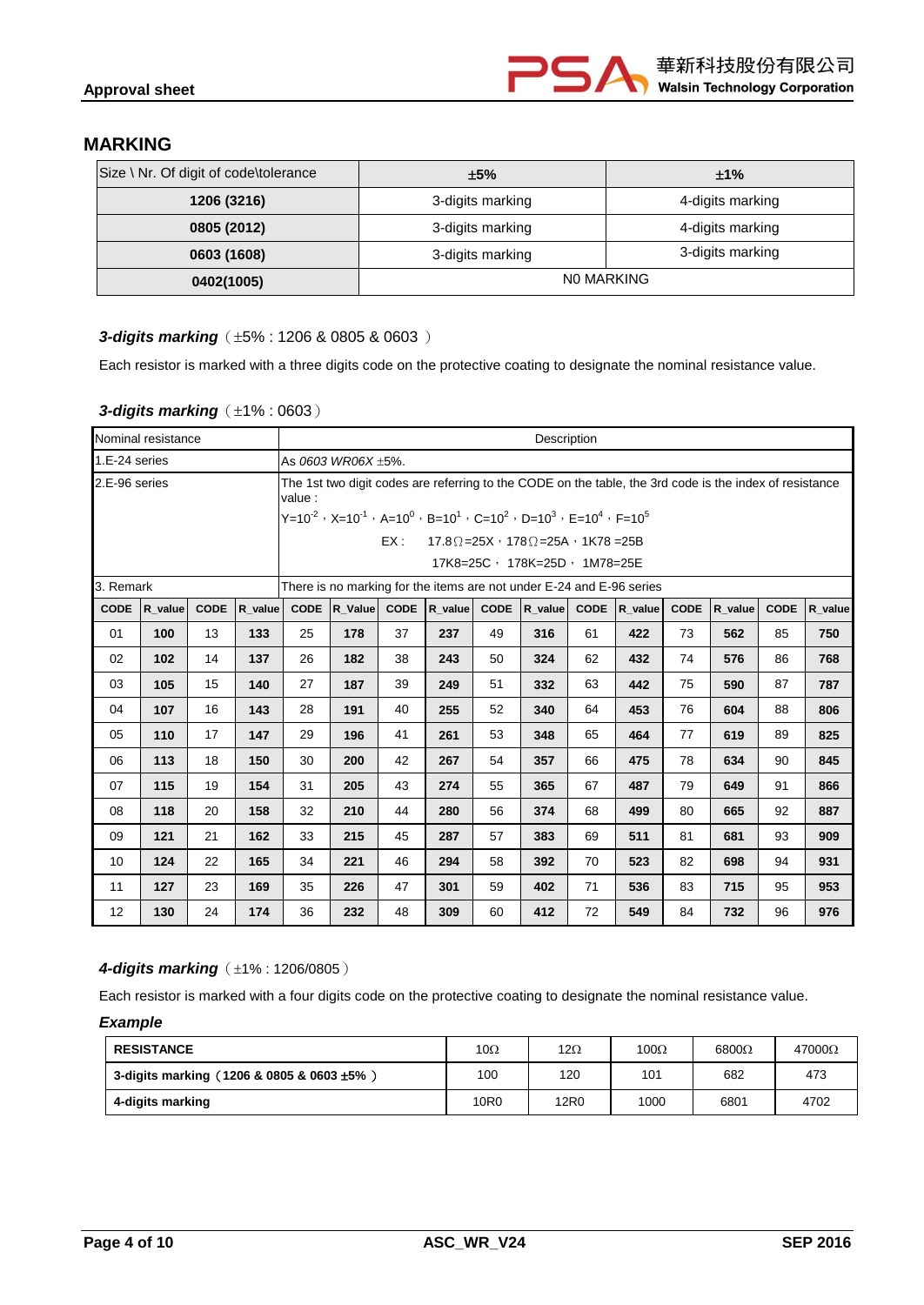

## **FUNCTIONAL DESCRIPTION**

#### **Product characterization**

Standard values of nominal resistance are taken from the E24 series for resistors with a tolerance of  $\pm 5\%$ . and E96 series for resistors with a tolerance of  $\pm 1\%$ . The values of the E24/E96 series are in accordance with "IEC publication 60063"

#### **Derating**

The power that the resistor can dissipate depends on the operating temperature; see Fig.2



Figure 2 Maximum dissipation in percentage of rated power as a function of the ambient temperature for WR12, WR08, WR06, WR04

## **MOUNTING**

Due to their rectangular shapes and small tolerances, Surface Mountable Resistors are suitable for handling by automatic placement systems.

Chip placement can be on ceramic substrates and printed-circuit boards (PCBs).

Electrical connection to the circuit is by individual soldering condition.

## **Storage and Handling Conditions:**

1. Products are recommended to be used up within two years since operation date as ensured shelf life. Check solderability in case shelf life extension is needed.

2. To store products with following condition:

Temperature :5 to 40℃

Humidity :20 to 70% relative humidity

3. Caution:

a.Don't store products in a corrosive environment such as sulfide, chloride gas, or acid.

It may cause oxdization of electrode, which easily be resulted in poor soldering

b.To store products on the shelf and avoid exposure to moisture.

c.Don't expose products to excessive shock, vibration, direct sunlight and so on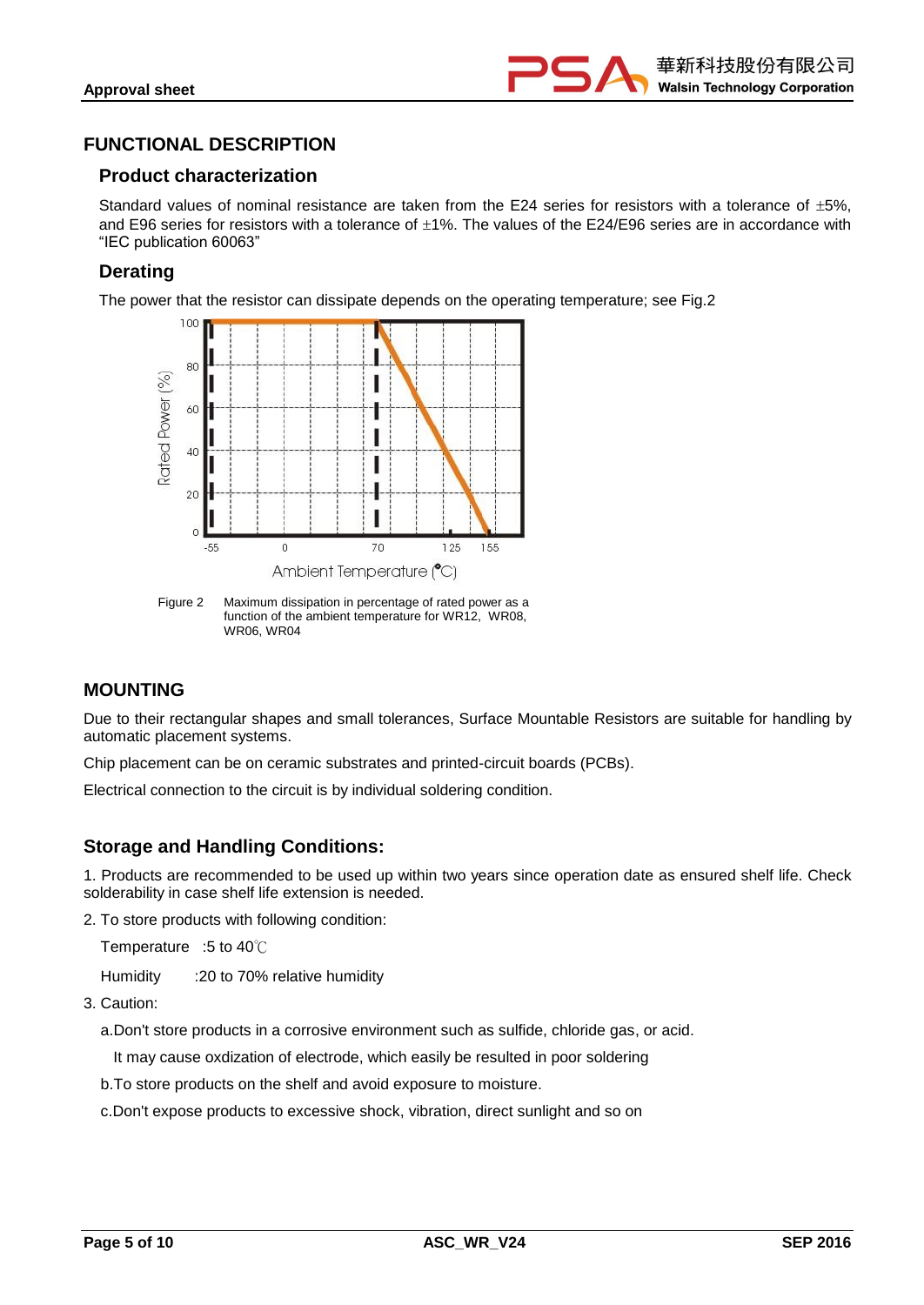## **SOLDERING CONDITION follows J-STD-020D**

The robust construction of chip resistors allows them to be completely immersed in a solder bath of  $260^{\circ}$ C for 10 seconds. Therefore, it is possible to mount Surface Mount Resistors on one side of a PCB and other discrete components on the reverse (mixed PCBs).

Surface Mount Resistors are tested for solderability at 235°C during 2 seconds. The test condition for no leaching is 260°C for 30 seconds. Typical examples of soldering processes that provide reliable joints without any damage are given in Fig 3.



**Fig 3. Infrared soldering profile for Chip Resistors**

# **CATALOGUE NUMBERS**

The resistors have a catalogue number starting with

| <b>WR12</b> | X                                             | 472                                                                    | J                |                                         |                         |
|-------------|-----------------------------------------------|------------------------------------------------------------------------|------------------|-----------------------------------------|-------------------------|
| Size code   | Type code                                     | Resistance code                                                        | <b>Tolerance</b> | Packaging code                          | <b>Termination code</b> |
| WR12 : 1206 | <b>X</b> :                                    | $\pm 5\%$ , E24: 2 significant                                         | $F : \pm 1\%$    | $T$ : 7" Reeled taping                  | $L =$ Sn base           |
| WR08:0805   | Jumper                                        | digits followed by no. of<br>zeros and a blank                         | $J : \pm 5\%$    | : 10" Reeled taping<br>Q                | (lead free)             |
| WR06:0603   | $\pm 5\%$ , 1 $\Omega \sim 10 \text{M}\Omega$ | $=4R7$<br>$4.7\Omega$                                                  | P: Jumper        | G : 13" Reeled taping                   |                         |
| WR04: 0402  | $\pm 1\%$ , 10 $\Omega \sim 1 \text{M}\Omega$ | $10\Omega$<br>$=100$                                                   |                  | $H$ : 13" reel 50 Kpcs<br>only for 0402 |                         |
|             | W.                                            | $220\Omega$<br>$=221$                                                  |                  | B : Bulk                                |                         |
|             | $\pm$ 1%, < 10 $\Omega$ ; >1M $\Omega$        | $=000$<br>Jumper<br>(" " means a blank)                                |                  | : 7" reel 20Kpcs<br>D<br>only for 0402  |                         |
|             |                                               | $\pm$ 1%, E24+E96: 3 significant<br>digits followed by no. of<br>zeros |                  | A: 7" reel 15Kpcs only<br>for 0402      |                         |
|             |                                               | $102\Omega$<br>$=1020$                                                 |                  |                                         |                         |
|             |                                               | 37.4KΩ<br>$= 3742$                                                     |                  |                                         |                         |

WR12, WR08, WR06:

- 1. Reeled tape packaging : 8mm width paper taping 5000pcs per 7" reel, 10kpcs per 10" reel, 20kpcs per 13" reel.
- 2. Bulk packaging : 5000pcs per poly-bag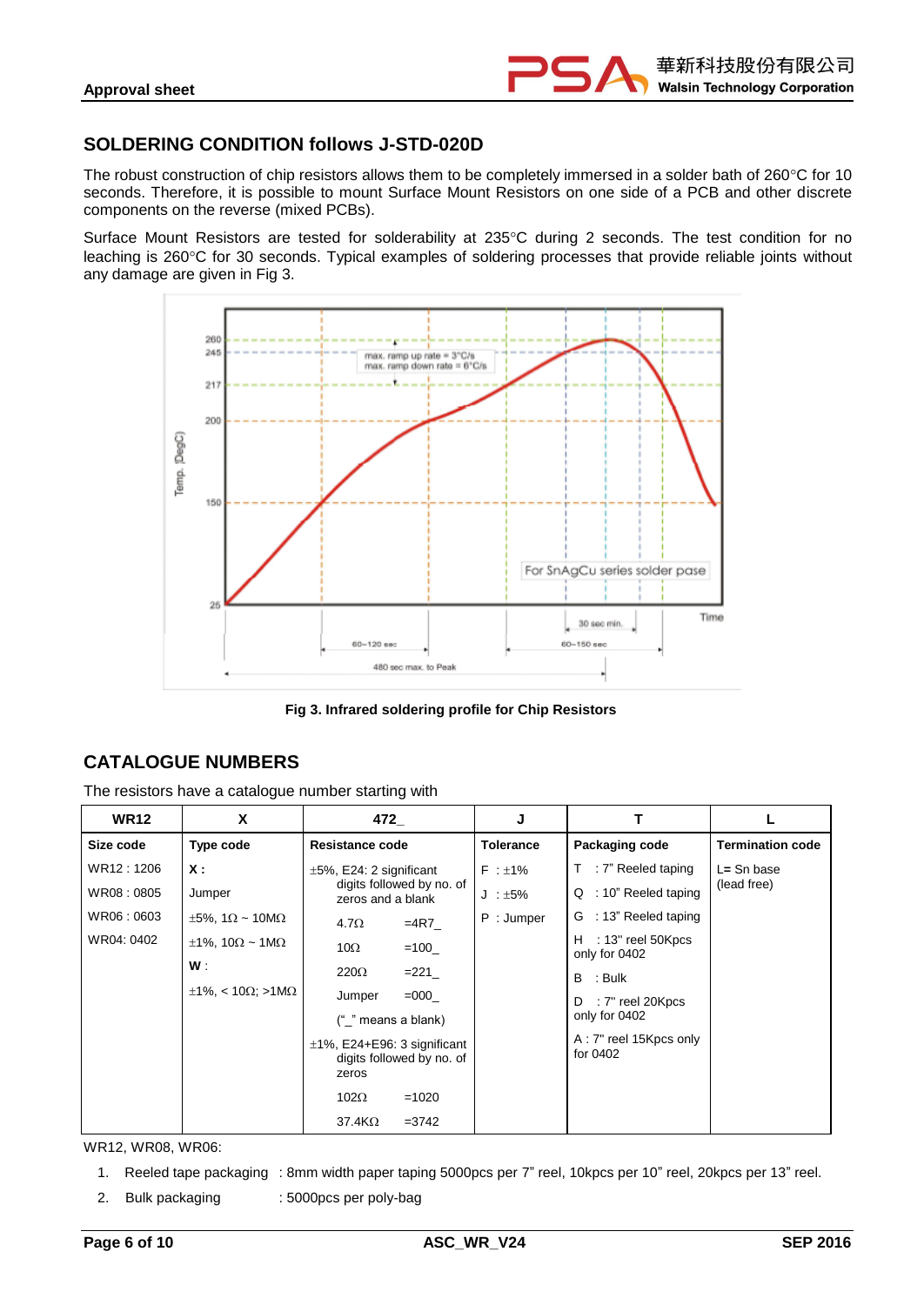#### **Approval sheet**



WR04:

1. Reeled tape packaging : 8mm width paper taping 10,000pcs per 7" reel, 20,000pcs per 10" reel. 70,000pcs per 13" reel.

2. Bulk packaging : 10,000pcs per poly-bag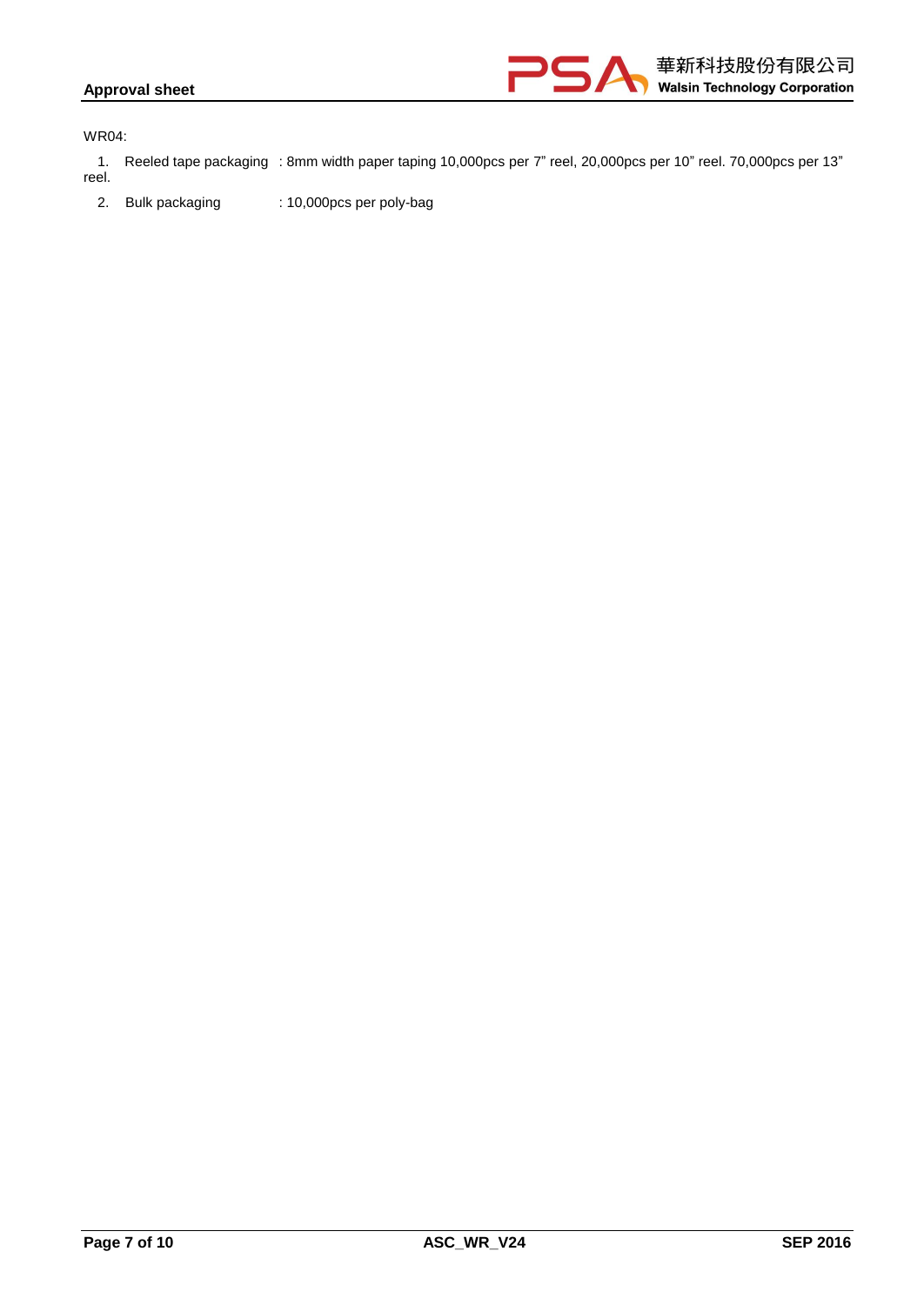

## **TEST AND REQUIREMENTS**

Essentially all tests are carried out according to the schedule of IEC publication 115-8, category **LCT**/**UCT**/56(rated temperature range : **L**ower **C**ategory **T**emperature, **U**pper **C**ategory **T**emperature; damp heat, long term, 56 days). The testing also meets the requirements specified by EIA, EIAJ and JIS.

The tests are carried out in accordance with IEC publication 68, "Recommended basic climatic and mechanical robustness testing procedure for electronic components" and under standard atmospheric conditions according to IEC 60068-1, subclause 5.3. Unless otherwise specified, the following value supplied :

Temperature: 15°C to 35°C.

Relative humidity: 45% to 75%.

Air pressure: 86kPa to 106 kPa (860 mbar to 1060 mbar).

All soldering tests are performed with midly activated flux.

|                                                                          |                                                                                                                                           | <b>REQUIREMENT</b>                                                                                                                    |                  |
|--------------------------------------------------------------------------|-------------------------------------------------------------------------------------------------------------------------------------------|---------------------------------------------------------------------------------------------------------------------------------------|------------------|
| <b>TEST</b>                                                              | <b>PROCEDURE / TEST METHOD</b>                                                                                                            | <b>Resistor</b>                                                                                                                       | 0Ω               |
| Electrical                                                               | DC resistance values measurement                                                                                                          | Within the specified tolerance                                                                                                        |                  |
| Characteristics                                                          | - Temperature Coefficient of Resistance (T.C.R)<br>Natural resistance change per change in degree centigrade.                             | Refer to "QUICK REFERENCE<br>DATA"                                                                                                    |                  |
| JISC5201-1: 1998<br>Clause 4.8                                           | $\frac{R_2 - R_1}{R_1(t_2 - t_1)}$ × 10 <sup>6</sup> (ppm/°C) t <sub>1</sub> : 20°C+5°C-1°C; t <sub>2</sub> : -55°C or +155°C             |                                                                                                                                       | $<$ 50m $\Omega$ |
|                                                                          | R <sub>1</sub> : Resistance at reference temperature (20°C+5°C/-1°C)                                                                      |                                                                                                                                       |                  |
|                                                                          | $R_2$ : Resistance at test temperature (-55°C or +155°C)                                                                                  |                                                                                                                                       |                  |
| Resistance to<br>soldering heat(R.S.H)<br>JISC5201-1:1998<br>Clause 4.18 | Un-mounted chips completely immersed for 10±1second in a SAC<br>solder bath at 260℃±5°C                                                   | $\pm 5\%$ : $\Delta$ R/Rmax. $\pm$ (1%+0.05 $\Omega$ )<br>$\pm$ 1%: $\Delta$ R/Rmax. $\pm$ (0.5%+0.05 $\Omega$ )<br>no visible damage | $<$ 50m $\Omega$ |
| Solderability<br>JISC5201-1: 1998<br>Clause 4.17                         | Un-mounted chips completely immersed for 2±0.5 second in a SAC<br>solder bath at 235℃±5℃                                                  | 95% coverage min., good tinning and no<br>visible damage                                                                              |                  |
| Temperature cycling<br>JISC5201-1: 1998<br>Clause 4.19                   | 30 minutes at -55°C±3°C, 2~3 minutes at 20°C+5°C-1°C, 30 minutes at<br>+155°C±3°C, 2~3 minutes at 20°C+5°C-1°C, total 5 continuous cycles | $\pm 5\%$ : $\Delta R/R$ max. $\pm (1\% + 0.05\Omega)$<br>$\pm$ 1%: $\Delta$ R/Rmax. $\pm$ (0.5%+0.05 $\Omega$ )<br>No visible damage | $<$ 50m $\Omega$ |
| <b>High Temperature</b><br>Exposure<br>MIL-STD-202<br>method 108         | 1000+48/-0 hours; without load in a temperature chamber<br>controlled 155±3°C                                                             | $\pm 5\%$ : $\Delta$ R/Rmax. $\pm$ (2%+0.1 $\Omega$ )<br>$\pm$ 1%: $\Delta$ R/Rmax. $\pm$ (1%+0.1 $\Omega$ )<br>No visible damage     | $<$ 50m $\Omega$ |
| Bending strength<br>JISC5201-1: 1998<br>Clause 4.33                      | Resistors mounted on a 90mm glass epoxy resin PCB(FR4), bending<br>once 3mm for 10sec, 5mm for WR04                                       | $\pm$ 5%: $\Delta$ R/Rmax. $\pm$ (1%+0.05 $\Omega$ )<br>$\pm$ 1%: $\Delta$ R/Rmax. $\pm$ (1%+0.05 $\Omega$ )<br>No visual damaged     | <50m $\Omega$    |
| Adhesion<br>JISC5201-1: 1998<br>Clause 4.32                              | Pressurizing force: 5N, Test time: 10±1sec.                                                                                               | No remarkable damage or removal of the<br>terminations                                                                                |                  |
| Short Time Overload<br>(STOL)<br>JISC5201-1: 1998<br>Clause 4.13         | 2.5 times RCWV or max. overload voltage, for 5seconds                                                                                     | $\pm 5\%$ : $\Delta R/R$ max. $\pm (2\% + 0.05\Omega)$<br>$±1\%$ : ΔR/R max. $±(1\%+0.05Ω)$<br>No visible damage                      | $<$ 50m $\Omega$ |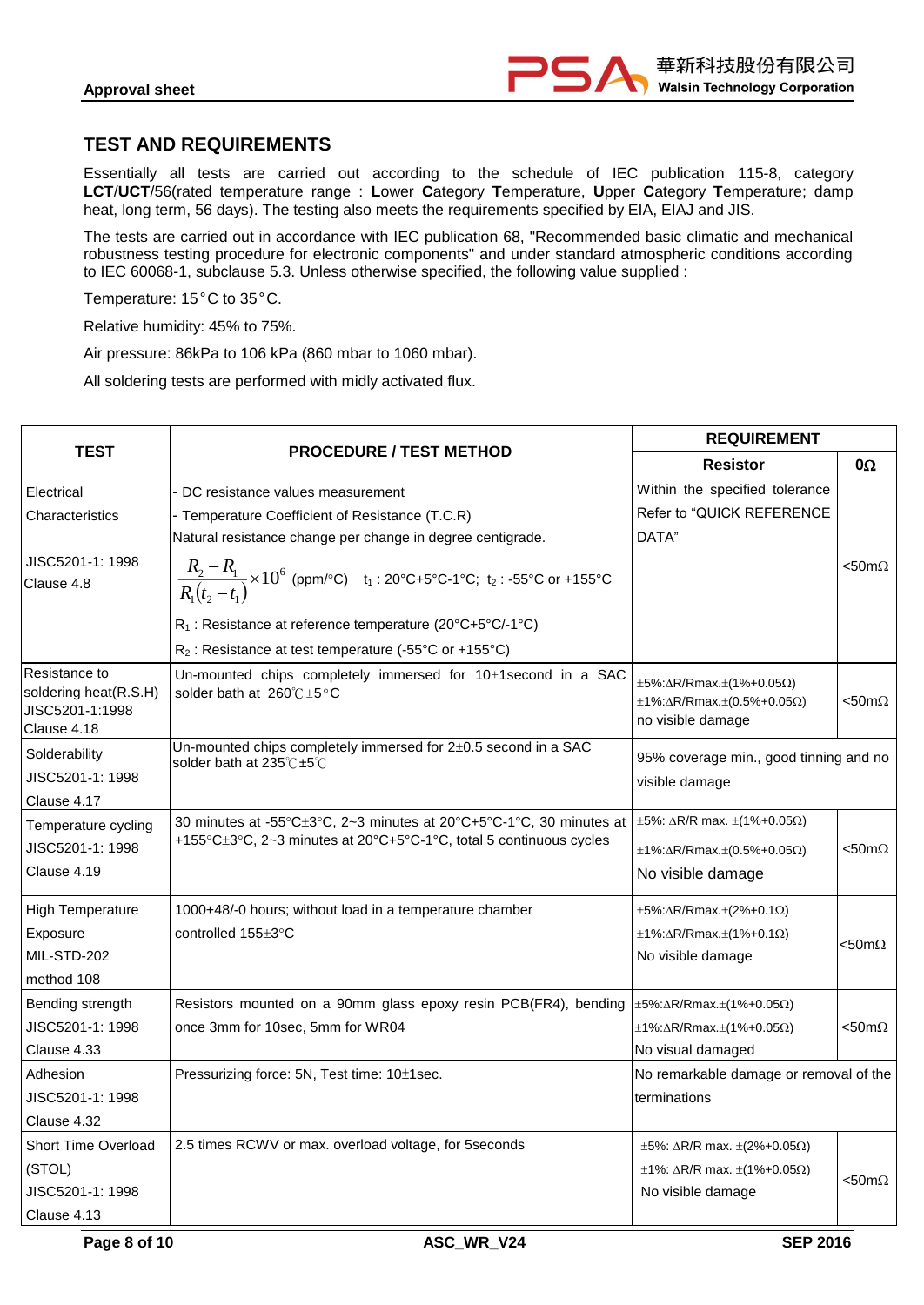| <b>TEST</b>                                       | <b>PROCEDURE / TEST METHOD</b>                                                                         | <b>REQUIREMENT</b>                                    |                  |
|---------------------------------------------------|--------------------------------------------------------------------------------------------------------|-------------------------------------------------------|------------------|
|                                                   |                                                                                                        | <b>Resistor</b>                                       | $0\Omega$        |
| Load life in Humidity                             | 1000 +48/-0 hours, loaded with RCWV or Vmax in humidity chamber                                        | $\pm 5\%$ : $\Delta$ R/R max. $\pm (2\% + 0.1\Omega)$ |                  |
| JISC5201-1: 1998                                  | controller at $40^{\circ}$ C $\pm$ 2°C and 90~95% relative humidity, 1.5 hours on and<br>0.5 hours off | $\pm$ 1%: $\Delta$ R/R max. $\pm$ (1%+0.1 $\Omega$ )  | $<$ 50m $\Omega$ |
| Clause 4.24                                       |                                                                                                        | No visible damage                                     |                  |
| Load life (endurance)                             | 1000 +48/-0 hours, loaded with RCWV or Vmax in chamber controller                                      | $\pm 5\%$ : $\Delta R/R$ max. $\pm (3\% + 0.1\Omega)$ |                  |
| JISC5201-1: 1998                                  | $70\pm2\degree$ C, 1.5 hours on and 0.5 hours off                                                      | $\pm$ 1%: $\Delta$ R/R max. $\pm$ (1%+0.1 $\Omega$ )  | $<$ 50m $\Omega$ |
| Clause 4.25                                       |                                                                                                        | No visible damage                                     |                  |
| <b>Insulation Resistance</b><br>IJISC5201-1: 1998 | Apply the maximum overload voltage (DC) for 1 minute                                                   | $\mathsf{IR} \geq 10 \mathsf{G}\,\Omega$              |                  |
| Clause 4.6                                        |                                                                                                        |                                                       |                  |
| <b>IDielectric Withstand</b>                      | Apply the maximum overload voltage (AC) for 1 minute                                                   | INo breakdown or flashover                            |                  |
| Voltage                                           |                                                                                                        |                                                       |                  |
| IJISC5201-1: 1998                                 |                                                                                                        |                                                       |                  |
| Clause 4.7                                        |                                                                                                        |                                                       |                  |

r

# **TEST CONDITION FOR JUMPER (0 )**

| <b>Item</b>                  | <b>WR12</b>      | <b>WR08</b> | <b>WR06</b> | WR04  |  |  |
|------------------------------|------------------|-------------|-------------|-------|--|--|
| Power Rating At 70°C         | 1/4W             | 1/8W        | 1/10W       | 1/16W |  |  |
| Resistance                   | MAX.50m $\Omega$ |             |             |       |  |  |
| <b>Rated Current</b>         | 2A               | 1.5A        | 1Α          | 1Α    |  |  |
| <b>Peak Current</b>          | 5A               | 3.5A        | 3A          | 2A    |  |  |
| <b>Operating Temperature</b> | $-55 - +155$ °C  |             |             |       |  |  |